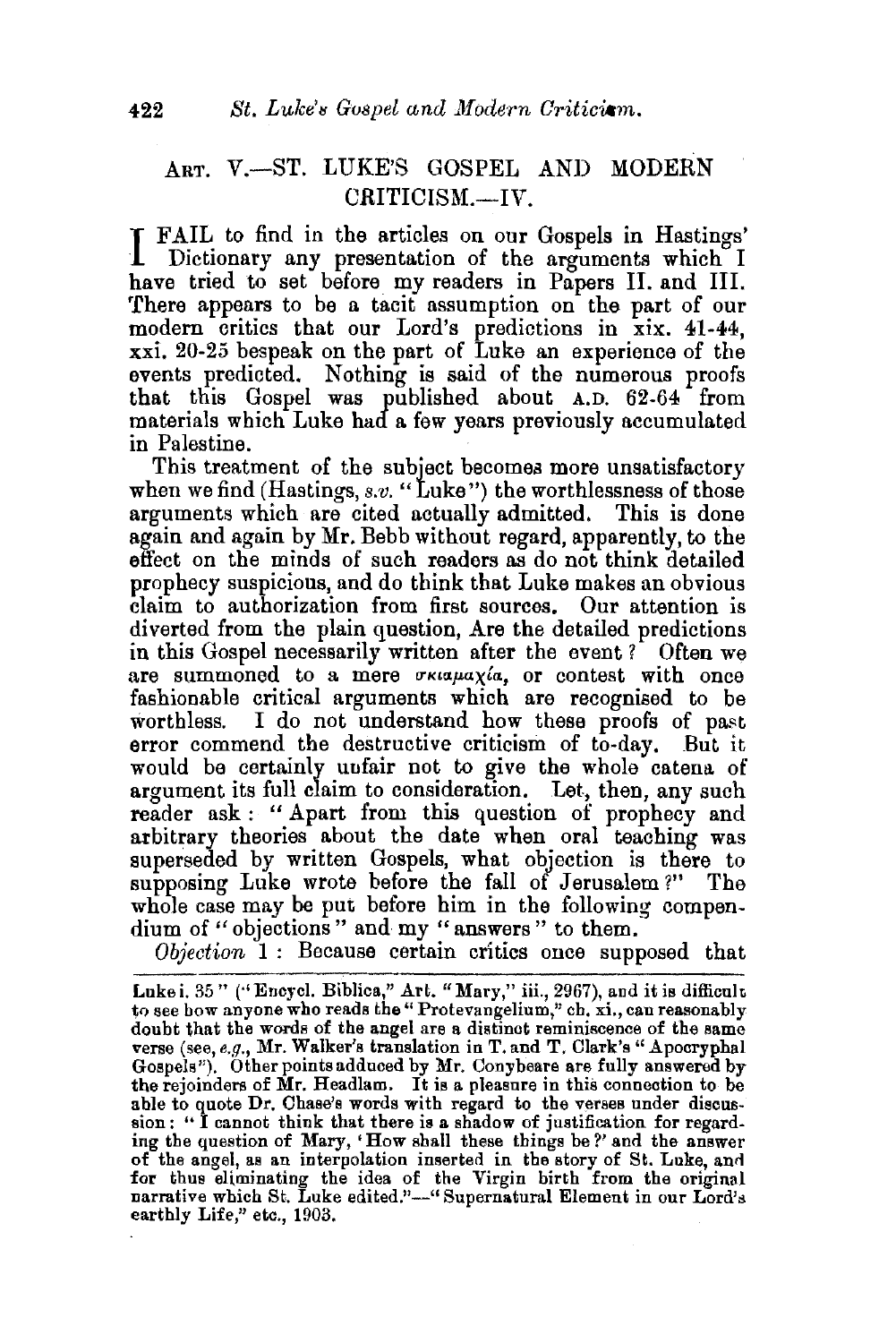Luke must have read Josephus, who certainly wrote after that event. Answer: The critics of the same school have had to give this up. Mr. Bebb, in fact, himself endorses Schürer's dictum : " We must suppose either that St. Luke did not use Josephus at all, or that, if he did, he forthwith forgot what he had learnt from him."

*Objection* 2: Because this Gospel repeatedly bears out the testimony of the fourth Gospel, which is admitted to be late.  $Answer:$  So much the better for those who believe that Luke consorted with first witnesses. It is, as I have shown, an indication that St. John was one of those authorities from whom Luke got materials for his story. Mr. Bebb, without noticing this inference, candidly admits that the old hypothesis of indebtedness to the fourth Gospel was wrong, and that " these points of contact do not establish a. literary relationship, but are only common points in the oral tradition." 8o this, again, is not an argument for late date.

*Objection* 3 : Because in iii. 1 Luke apparently dates Tiberius's reign from the time when he received the *tribunieia potestas* from Augustus, Titus was somewhat similarly " associated " with Vespasian in A.D. 71, and his reign was afterwards reckoned from that year, not from his accession as sole Emperor in A.D. 79. Luke, writing in A.D. 80, is conceived to have read back the practice of his times into the times of Tiberius. *Answer:* This argument, though undoubtedly ingenious, is admitted by Mr. Bebb and by Dr. Ramsay, its propounder, to be "taken by itself insufficient" for any assignment of date.

*Objection* 4: "More weight," says Mr. Bebb, "may perhaps be attached to the evidence afforded by the theological terms used in this Gospel, as, for example, the expression  $\delta$   $\kappa \nu \rho \nu \sigma$ of our Lord  $(c_j$ . 'Ev. Petri'), some of which point to a date later than St. Matthew and St. Mark." Answer: The reader may estimate the value of this criticism from the one instance alleged. Whatever the usage of the apocryphal " Gospel of Peter," we know that one Paul, with whom Luke much associated, continually refers to our Saviour in this very term,  $\delta$   $\kappa \omega \rho \iota \omega \rho$ , "the Lord." He does so in every one of his surviving epistles except that to Titus. The term also occurs in Hebrews and in James, and was doubtless in general use. Otherwise I should press the obvious inference : "It is a proof that Luke wrote while in constant contact with St. Paul, who is so fond of this term, 'the Lord.'" As a fact, the characteristic theological terms of Luke. are again and again those of the Pauline Epistles.

*Objection* 5: Matt.-Mk. has: "When ye see all these things, know that *He* is nigh, even at the doors." Luke: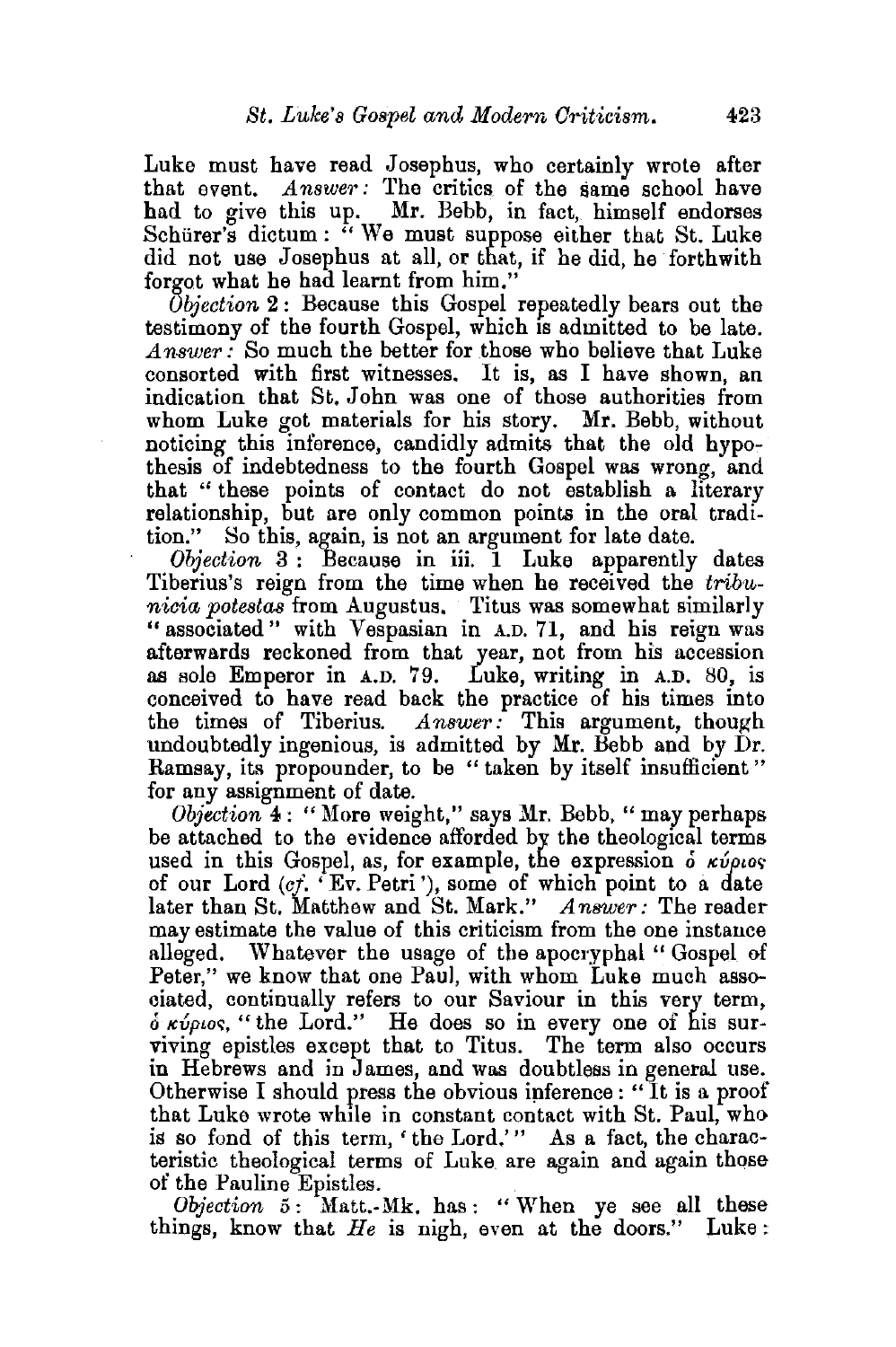" When ye see these things coming to pass, know ye that the  $\boldsymbol{k}$ *ingdom of God* is nigh  $\boldsymbol{r}$ <sup>"</sup> (xxi. 31). Further, Matt.-Mk. has: "This generation shall not pass till all these things be accomplished"; Luke the same words, omitting *these* (xxi. 32). These minute differences in the records of our Lord's prophecy are held to imply that Luke wrote at a time when the Second Coming of Christ was no longer connected with the prediction of the fall of Jerusalem, and therefore that the latter event had actually happened. *.Answer:* It is extremely doubtful whether such slight variations of language have any theological import. The "coming of the Lord" and the " coming of the kingdom " were interchangeable terms in the early Christian idiom. If they are to be pressed at all, they must be judged side by side with Luke's knowledge of our Lord's prophecy of the " times of the Gentiles" that were to intervene between the fall of Jerusalem and the final justification of Israel's privileges. Throughout we claim that Luke is conscious of an element in our Lord's prophecies which is admittedly absent in Matthew and Mark. With that element, however, we find that St. Paul was acquainted when he wrote the Epistle to the Romans *circa* A.D. 58. Mr. Bebb apparently admits this. Why should not Luke have the same knowledge in A.D. 62-64 ?

I think my readers will agree with me that the claim of Luke to early date is not invalidated by such arguments as these. We are thrown back on Dr. Sanday's dictum that " It is probable that the common basis of our synoptic Gospel~ was itself not committed to writing so early  $\ddot{ }$  as  $\dot{A}$ .D. 63; or rather, on the general assumption in regard to the prophecies which accompanies it. For, considered by itself, what is more baseless than this theory that written narrations of our Lord's doings were unknown for more than thirty years after the Ascension, or that people who wrote on all other subjects never put in writing the story dearest to their hearts? "Written Gospels were not necessary," it is sometimes said. "till after the dispersal and deaths of the Apostles." In other words, if anybody between A.D. 30 and A.D.  $\overline{68}$  wanted to learn about the life of Christ, he had necessarily to hunt up an Apostle or trust to some " oral tradition " of the Christians. The quasi-ecclesiastical pretensions of this assumption have made it acceptable in quarters where the insidious postulate against prophecy would not find such a ready acceptance. It is often repeated as if it afforded a sort of scientific clue to the history of our Gospels. Yet "this thing" said St. Paul, " hath not been done in a corner." Whatever the tendency in later and more troublous times, there is no indication of any desire at this period to keep the Christian tenets at all secret.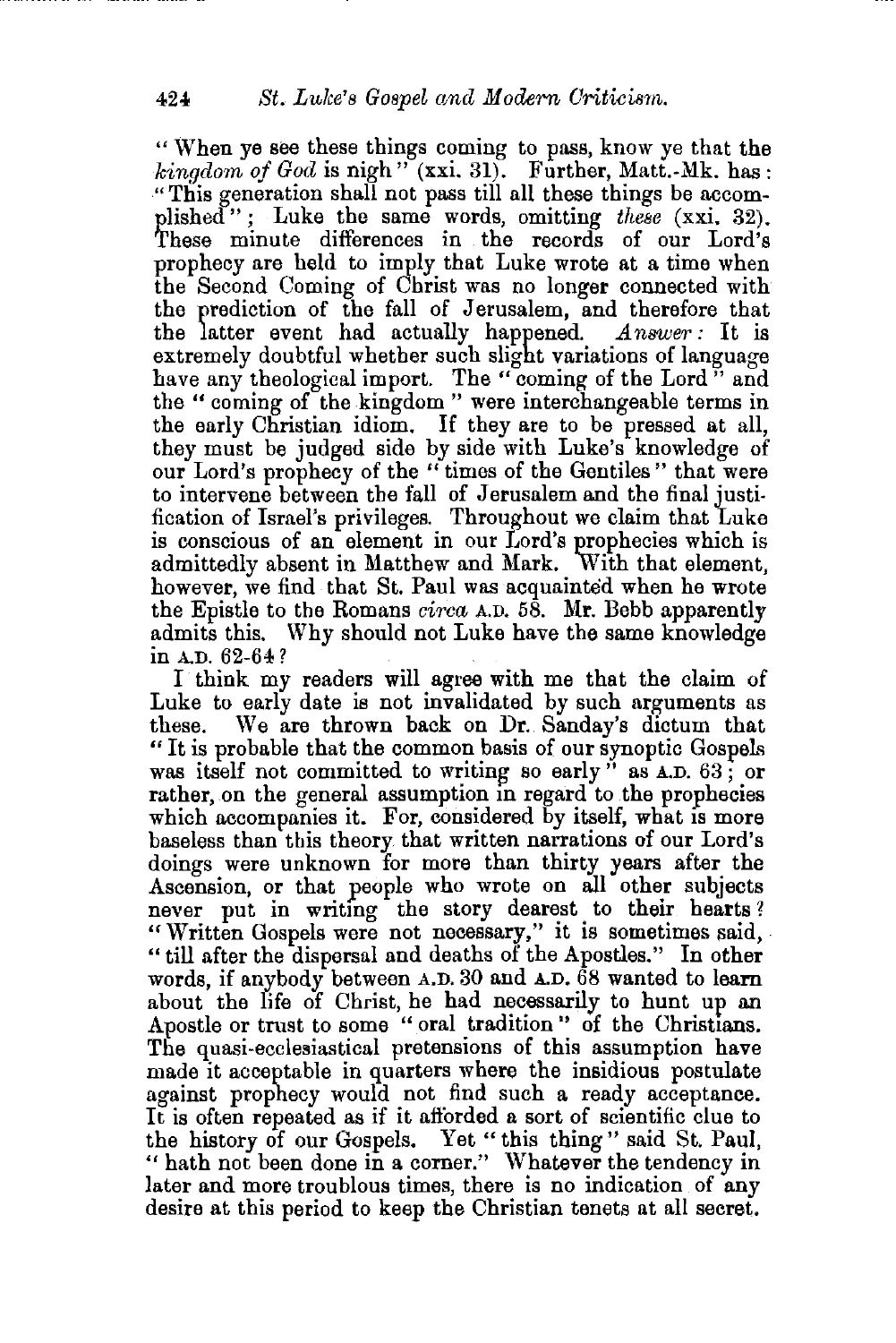What is more unlikely than that there should be this abeyance of written accounts for some thirty or forty years ? On the Day of Pentecost 3000 converts were made, many of them foreign Jewish proselytes from distant lands. Can we suppose that such men never afterwards required any written account of the life of Jesus, but were dependent always on oral traditions and the chance of meeting an Apostle ? Did the Ethiopian eunuch return to the Court of Queen Candace and never correspond with Palestine on the subject of the faith which he had so hastily embraced? Were Paul's numerous and scattered converts from about A.D. 45 to A.D. 68 entirely dependent on his oral teaching and letters of admonition ? Did no one throughout this period ever conceive the thought that the doings of Jesus should be put in writing? The assumption seems to conflict with all our experience of the ways of men.

We have to face, too, the fact that in Luke's opening chapters we have a use of documentary narrations seemingly as old as the career of John the Baptist. We have also to recognise the Evangelist's free handling of the common source or sources in the account of our Lord's Galilean ministry. The re-editing itself involves fresh testimony from a circle of first witnesses. We cannot otherwise conceive of anyone taking the liberty of reshaping a story which we may suppose had some ecclesiastical sanction. Luke's own position is clearly that of one who not only has this ecclesiastical story, but who claims the right from personal intercourse with eyewitnesses to publish a fuller and revised narration. Such claims seem to come best from a man who had been recently in touch with the circle at Jerusalem, a privilege which Luke had in A.D. 58-59. Finally, there is no force in the argument that Luke's mention of other and quite unauthoritative narratives (i. 1) implies a late date, when once we are rid of that theory that the first Christians did not write. A parallel case is the circulation of unauthorized accounts of Paul's teachings which is alluded to by that Apostle as early as  $A.D. 54$ (2 Thess. ii. 4).

Let us now approach the subject of the predictions recorded by Luke with an open mind as to the date of his Gospel. First there is the great discourse on the fall of Jerusalem and the Final Day of Judgment, which all three Evangelists connect with an occasion of the disciples showing Jesus the splendour of the Temple (Matt. xxiv., Mark xiii., Luke xxi.). It is obvious that in the first two Gospels we have an account in which the two subjects were commingled, and. that Luke was informed by a witness who distinguished the one from the other and knew how our Lord had foretold the dispensa